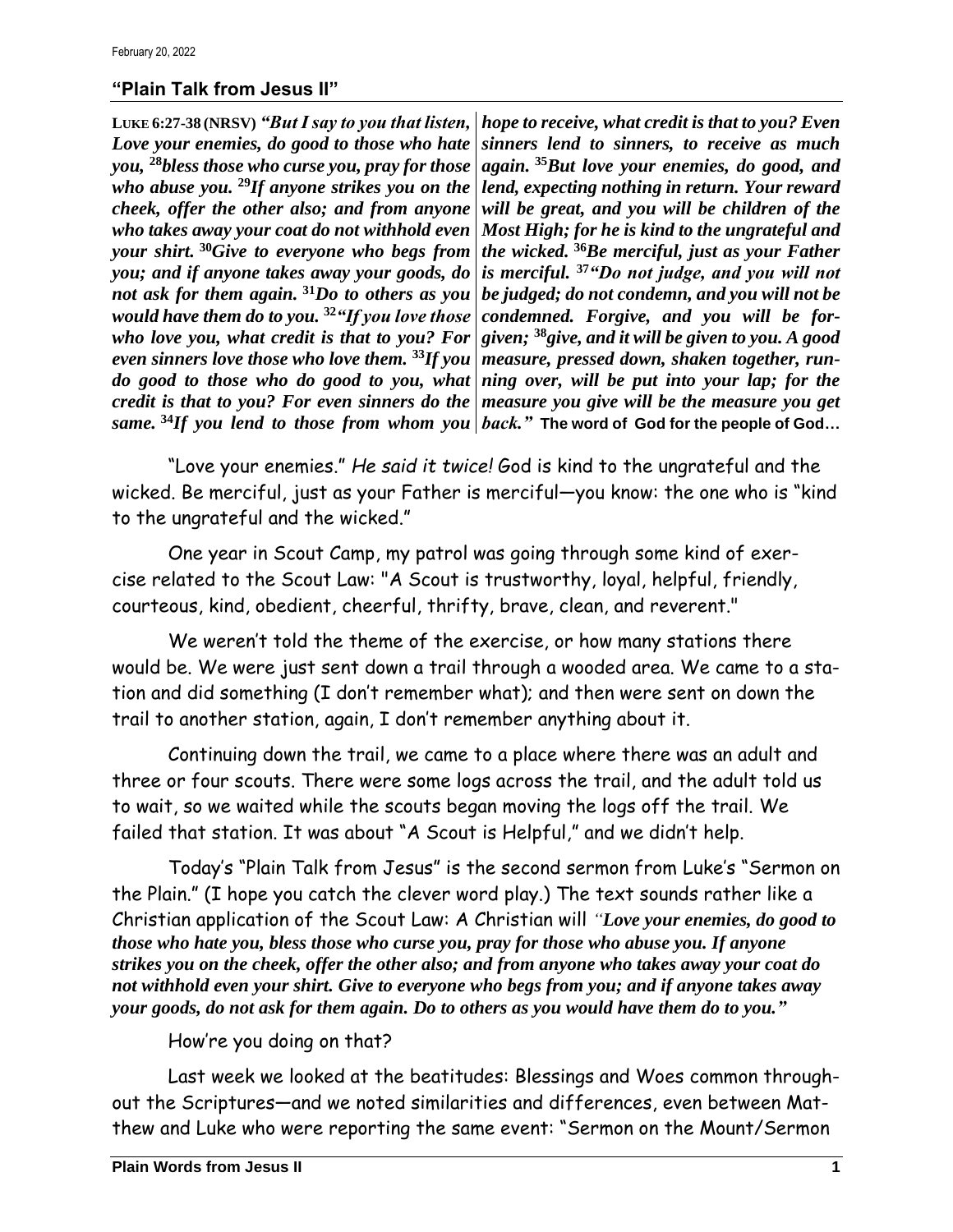## February 20, 2022

on the Plain." But, in all the beatitudes in scripture, even when there are differences, there is a consistent message: human happiness and/or misery cannot be separated from the commitments of our hearts.

Luke's Sermon on the Plain is shorter than Matthew's Sermon on the Mount, but the similarities are consistent.

Jesus's invitation to *Love our Enemies—again, he said it twice!—*could not be more shocking, radical, unwanted! Too many are proud of their rage. Too many feel entitled to anger; indeed, it even feels like righteousness, which reveals how far we've strayed from everything Jesus said or did or represented.

One commentary I read said loving an enemy is impossible, because an enemy is, by definition, someone who is hated. When we love an enemy, by definition, he no longer is an enemy. Abraham Lincoln understood that when he said, "The best way to get rid of an enemy is to make him a friend."

But the contradiction implied in loving our enemies is so great that Christians will grasp at virtually any straw that helps mold the command into some manageable form. Some who cling to an image of humanity as basically good say we can achieve it if we just try harder. Some opt for a "spiritualized" version of what it means to love. Still others try to bury the demand under an academic pile of ancient attitudes toward the enemy. But, nothing works; so most of us just ignore it.

The growing spitefulness of our culture reflects a major idolatry. It's not money, sex, or power. It's a political ideology that induces fear and anger, which proves it is not of God. No political ideology that emerges out of, or that expresses or induces fear and hatred can be from God.

Love your enemies. Don't judge, or pity, or criticize, or demonize, or avoid… Love them. This comes from the lips of one who hung on a cross and prayed for those who had driven the nails, "Father, forgive them, for they know not what they do!" There simply is no way to rationalize it away: *"Love your enemies, do good to those who hate you, bless those who curse you, pray for those who abuse you."*

The bottom line is simple—not easy; but simple: we either love our enemies, or we don't. And that defines the quality of our relationship with Jesus.

Some even have managed to make enemies of the poor and the dispossessed and the vulnerable, calling them "leeches on society," and denying the existence of systemic racism and systemic economic inequities—blaming the victim.

But when Jesus follows up his "Love your enemies" comment with "Give to anyone who begs," he makes no reference to "enabling" or "reinforcing" laziness and irresponsibility. Yes, there are lazy, irresponsible people in this world. Some are poor, and some are obscenely wealthy. Some manipulate the system; some are manipulated *by* the system.